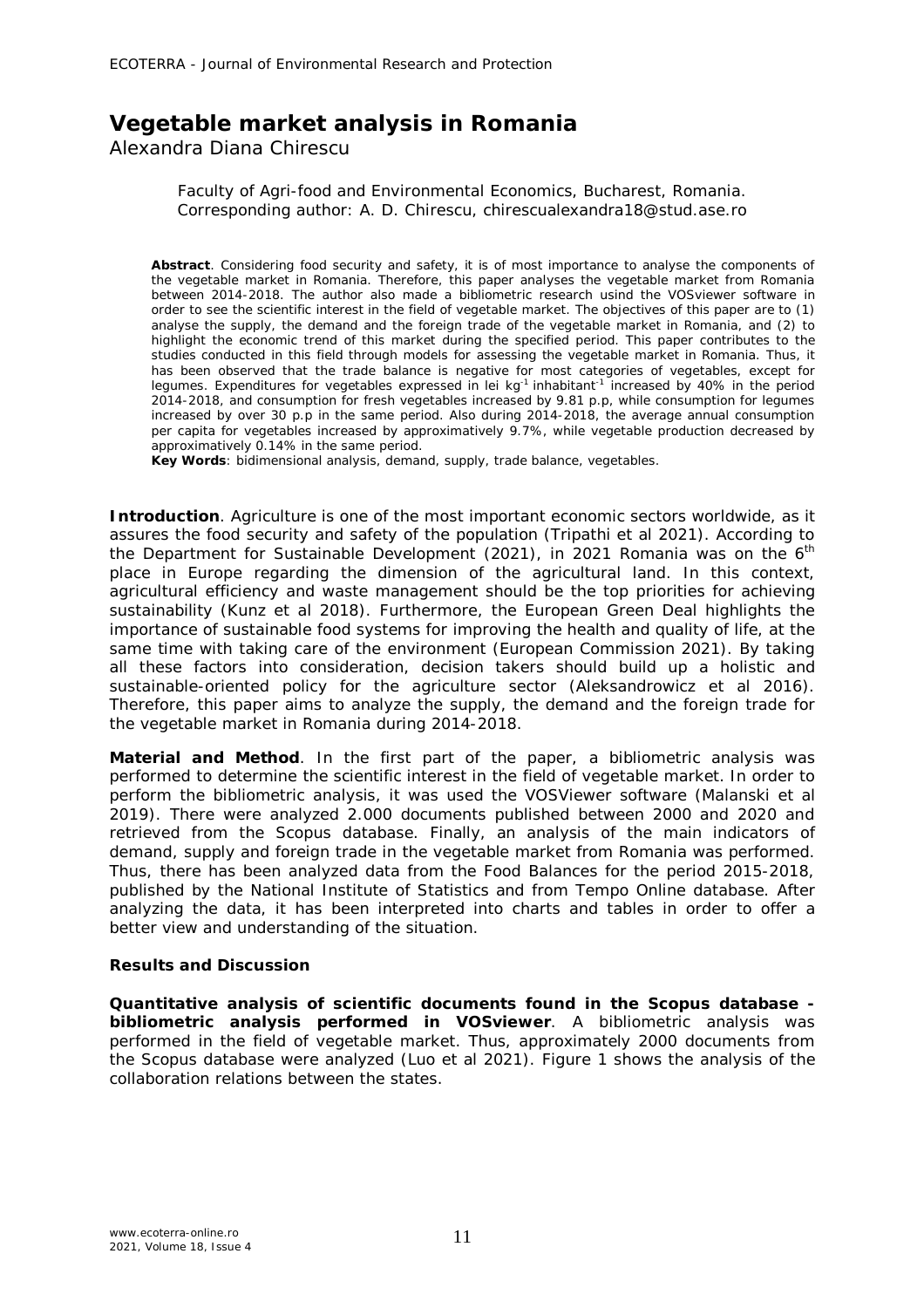

Figure 1. Analysis of the collaboration relations between states (own conceptualization based on data from Scopus).

The analysis was performed for 70 states. Thus, in the first place in terms of the number of collaborative relations between states is China with 49 links and 435 documents published in the field of vegetable market. On the second place is the United States with 51 links and 387 published documents. Figure 2 analyzes the keywords used by the authors in their scientific papers.



Figure 2. Keyword analysis (own conceptualization based on data from Scopus).

The most commonly used word is vegetables with 147 appearances, followed by diet with 89 appearances, nutrition with 86 appearances, food safety with 29 appearances, food waste with 18 appearances and others.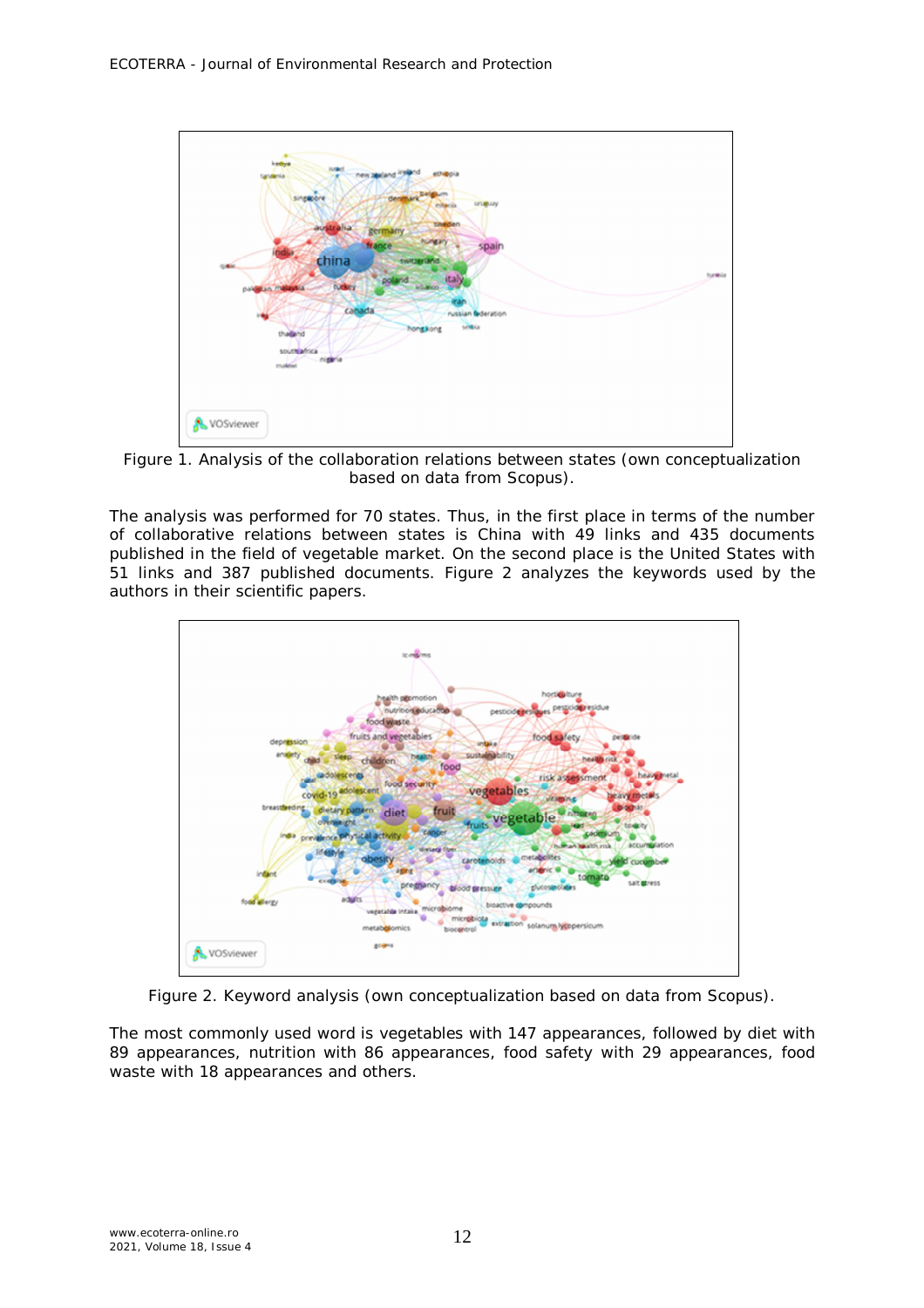*Analysis of the vegetable supply.* The offer on the vegetable market consists of legumes and vegetable products. Figure 3 shows the evolution of the supply of legumes.



Figure 3. Dynamics of the structure of total resources of peas (tons) (Source: Food Balances, 2015-2018, INS).

According to the Figure 3, in the period 2014-2018 the share of usable vegetable production increased. Therefore, the highest value of usable production (domestic production) was recorded in 2017, respectively 82.28%. Also in the same year there was the highest level of imports of legumes, about 18%.

Figure 4 presents the evolution of the structure of total resources in terms of vegetables and vegetable products.





During the analyzed period, the usable production experienced a downward trend, respectively a decrease of 6 percentage points. On the other hand, imports increased by approximately 5.7 percentage points.

The evolution of the structure of total resources for onions is presented in Figure 5.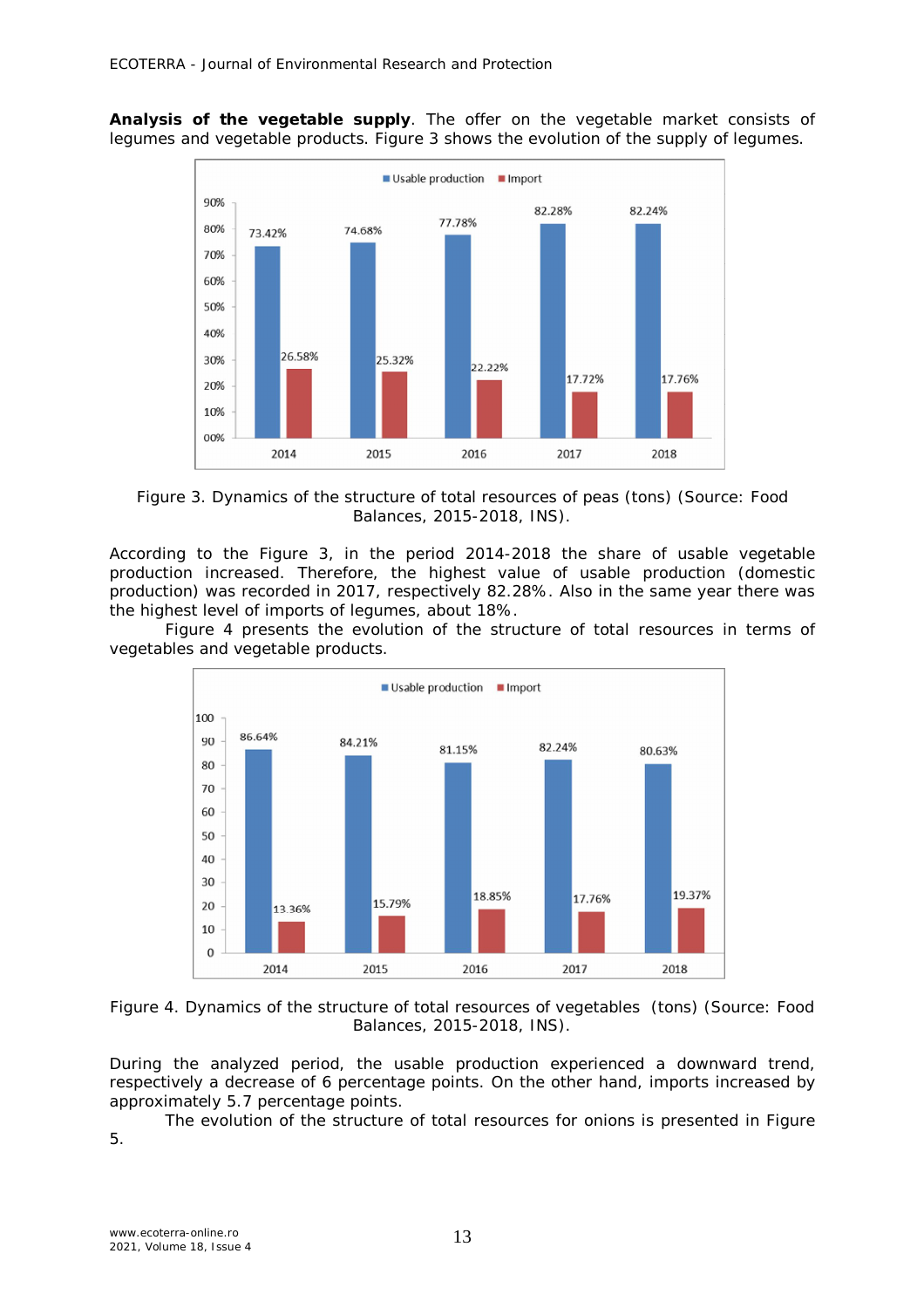

Figure 5. Dynamics of the structure of total resources of onion (tons) (Source: Food Balances, 2015-2018, INS).

During the period under review, usable onion production decreased by 13.4 percentage points, while imports increased by 13.4 percentage points.





Figure 6. Dynamics of the structure of total resources of cabbage (tons) (Source: Food Balances, 2015-2018, INS).

During the analyzed period, the domestic production of cabbage decreased by 1.3 percentage points, and the import increased by 1.34 percentage points. Thus, cabbage is the vegetable product with the highest rate of self-sufficiency. The evolution of the total resource structure for edible roots is presented in Figure 7.

Roots accounted for the highest share of imports, of all vegetables. In the period 2014-2018, the domestic production of edible roots decreased by 12.9 percentage points. However, imports increased by 12.6 percentage points.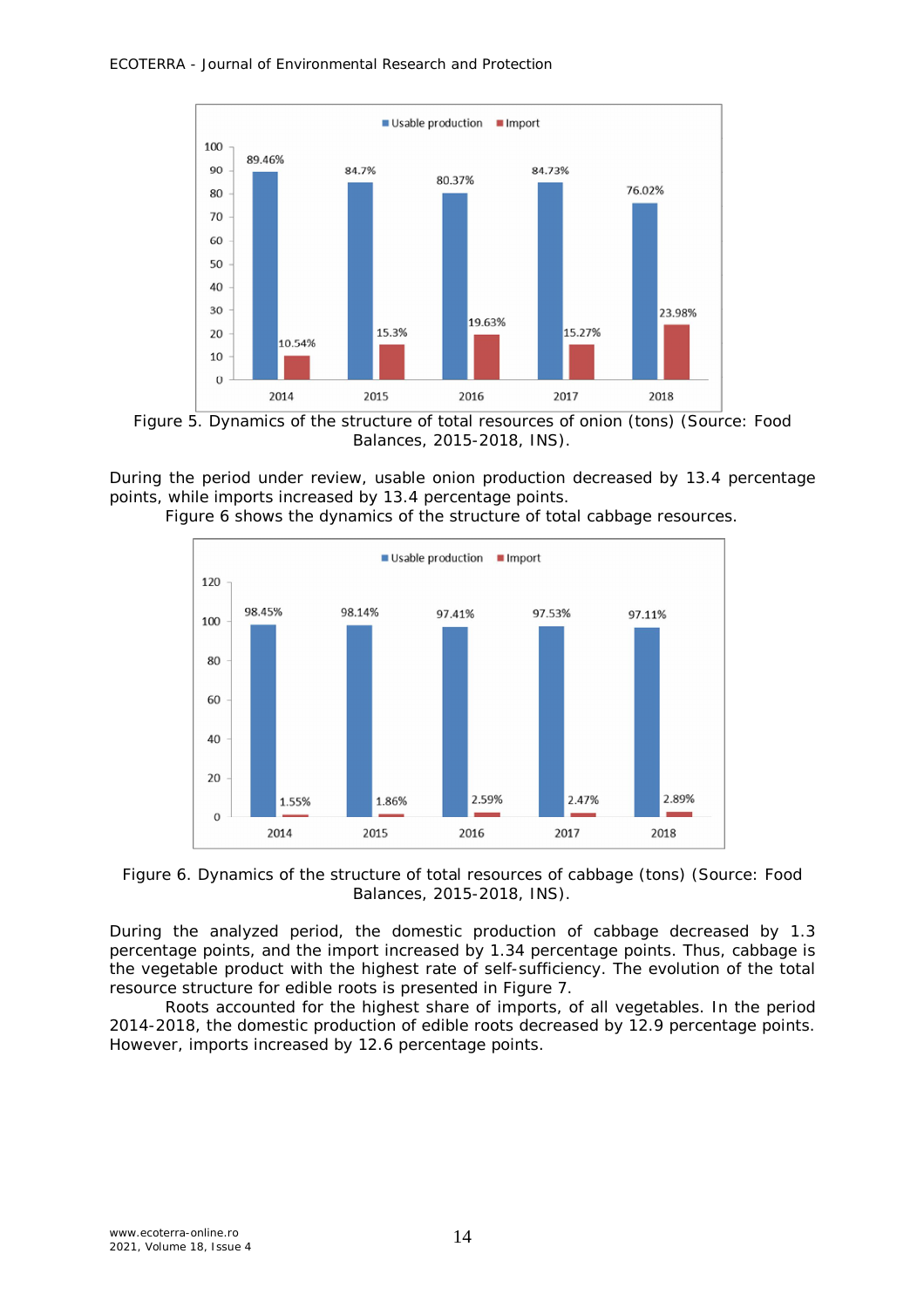

Figure 7. Dynamics of the structure of total resources of roots (tons) (Source: Food Balances, 2015-2018, INS).

*Analysis of demand on the vegetable market.* In this chapter it will be presented the analysis of the demand characteristic to vegetable market in Romania between 2014- 2018. Thus, Table 1 shows the demand for vegetables expressed in lei / person / day.

Table 1

| The evolution of the demand for vegetables expressed in lei / person / day |  |  |  |  |  |
|----------------------------------------------------------------------------|--|--|--|--|--|
|                                                                            |  |  |  |  |  |

| Areas of residence | 2014  | 2015  | 2016  | 2017  | 2018  | 2018/2014 |
|--------------------|-------|-------|-------|-------|-------|-----------|
| Urban              | 19.31 | 19 Q4 | 19.87 | 22.38 | 25.56 | 132.37%   |
| Rural              | 7.39  | 7 Q   | 8.66  | 942   | 11.55 | 156.29%   |
| Total              | 26.7  | 26.94 | 28.53 | 31.8  | 37 11 | 138.9%    |

Source: own conceptualization based on data from Tempo Online database.

There is an upward trend in demand for vegetables, both in rural and urban areas. The highest increase in demand for vegetables was recorded in rural areas, respectively 56.29%, being the result of the value registered in the year 2018 vs the value registered in 2014. The highest level of expenditure on vegetables was recorded in 2018.

Next, the dynamics of vegetable consumption expressed in kilograms / inhabitant / year is presented in Table 2.

Table 2

| Agro-food products | 2014 | 2015  | 2016  | 2017  | 2018  | 2018/2014 |
|--------------------|------|-------|-------|-------|-------|-----------|
| Legumes            | 3.1  | 3.2   | 21    | 2.4   | 4.1   | 132.26%   |
| Fresh vegetable    | 158  | 158.5 | 155.8 | 162.1 | 173.5 | 109.81%   |
| Onion              | 20.6 | 21    | 20.4  | 199   | 22 Z  | 110.19%   |
| Cabbage            | 44.1 | 42.1  | 41.1  | 42.6  | 44.5  | 100.91%   |
| Root               | 13.6 | 14.2  | 13.5  | 14.4  | 15.5  | 113.97%   |

Evolution of vegetable consumption expressed in kg / inhabitant / year

Source: own conceptualization based on data from Tempo Online database.

Vegetable consumption expressed in kg / inhabitant / month experienced an upward trend in the period 2014-2018. The highest increase was recorded for legumes, respectively 32.2%, followed by roots with 13.9%, onions with 10.1% and others.

*Analysis of foreign trade in the vegetable market.* Table 3 presents the evolution of foreign trade on the market for legumes. Trade balance represents the difference in value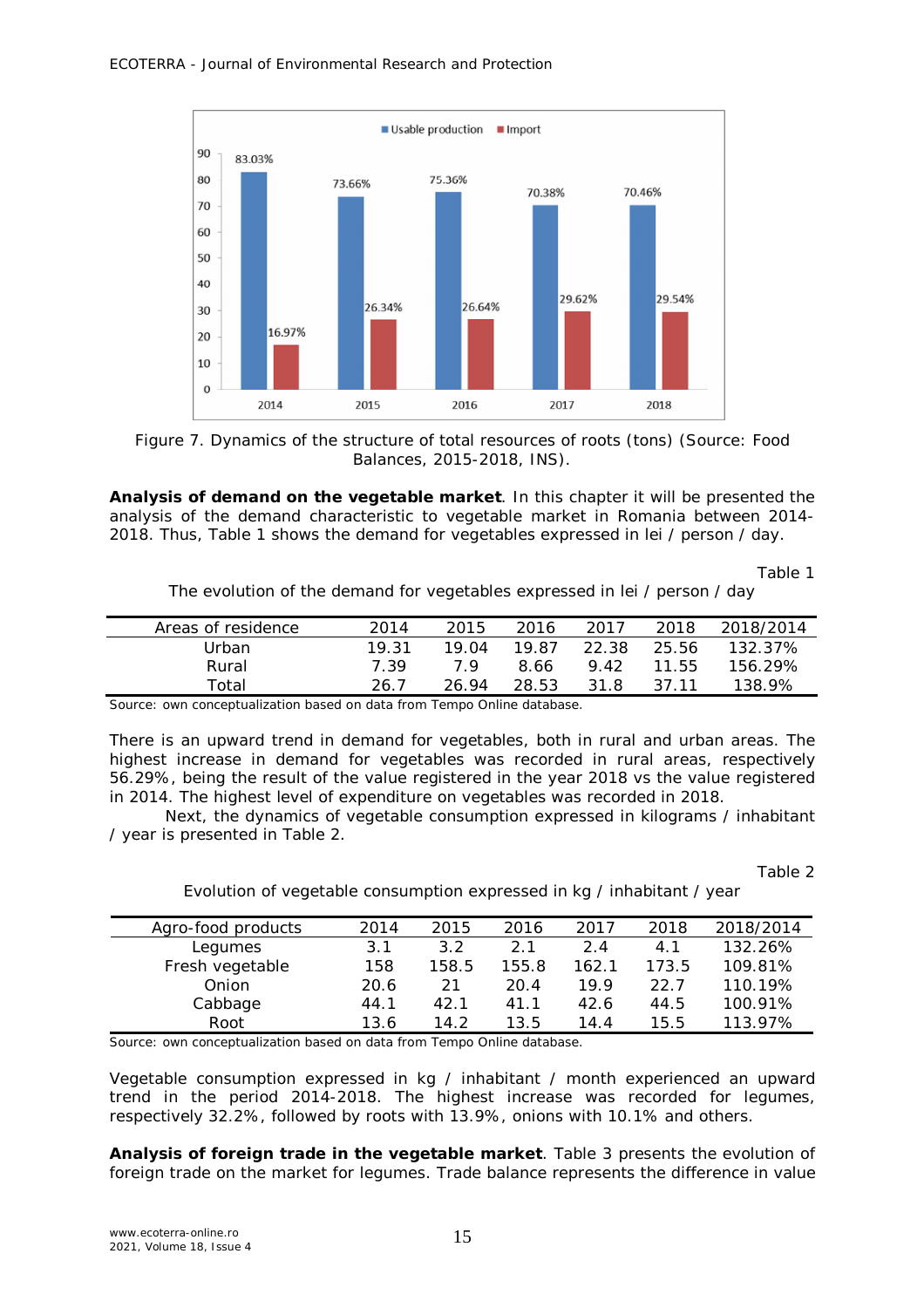between a country's exports and imports. Thus, in the period 2014-2018 the import increased considerably, by 14.75 times. This value represents the report between the export value for the year 2018 vs the import value for the year 2014. The trade balance is negative, except for the period 2014-2015.

Table 3

Evolution of foreign trade on the Romanian market for legumes (tons) during 2014-2018

|        | Legumes       | 2014   | 2015   | 2016    | 2017     | 2018    | 2018/2014  |
|--------|---------------|--------|--------|---------|----------|---------|------------|
|        | Export        | 25,835 | 25.683 | 28.370  | 64.966   | 41.345  | 160.03%    |
|        | Import        | 4.676  | 3.554  | 63.023  | 197.037  | 69.000  | 1475.62%   |
|        | Trade balance | 21.159 | 22.129 | -34,653 | -132.071 | -27.655 | $-130.7\%$ |
| $\sim$ |               |        |        |         |          |         |            |

Source: own conceptualization based on data from Tempo Online database.

Table 4 highlights the evolution of foreign trade in the market for vegetables and vegetable products.

Table 4

Evolution of foreign trade on the Romanian market for vegetables (tons) during 2014-2018

| Vegetable products | 2014     | 2015     | 2016     | 2017     | 2018     | 2018/2014 |
|--------------------|----------|----------|----------|----------|----------|-----------|
| Export             | 76.272   | 59,837   | 43.654   | 54.799   | 61.842   | 81.08%    |
| Import             | 504,306  | 585,794  | 669.178  | 666.344  | 771.829  | 153.05%   |
| Trade balance      | -428,034 | -525.957 | -625,524 | -611.545 | -709.987 | 165.87%   |
|                    |          |          |          |          |          |           |

Source: own conceptualization based on data from Tempo Online database.

Table 4 shows the analysis of foreign trade in the market for vegetables and vegetable products. It is observed that exports decreased by approximatively 20%, while imports increased by 53%. These values were obtained by reporting the values of the export, respectively the import from the year of 2018 vs the values for the year 2014. However, the trade balance is negative in all the analyzed years.

Table 5 presents the evolution of foreign trade for onion.

Table 5

Evolution of foreign trade on the Romanian market for onion (tons) during 2014-2018

|        | Onion         | 2014    | 2015    | 2016      | 2017      | 2018       | 2018/2014 |
|--------|---------------|---------|---------|-----------|-----------|------------|-----------|
|        | Export        | 2.921   | 1,663   | 666       | 1,368     | 1.520      | 52.04%    |
|        | Import        | 45,584  | 63.856  | 79.396    | 63.455    | 110.427    | 242.25%   |
|        | Trade balance | -42.663 | -62.193 | $-78,730$ | $-62.087$ | $-108,907$ | 255.27%   |
| $\sim$ |               |         |         |           |           |            |           |

Source: own conceptualization based on data from Tempo Online database

It is found that exports decreased by about 50% during the period considered. This value was obtained by reporting the export value for the year 2018 vs the import value for the year 2014. On the other hand, imports doubled during the same period. Thus, the trade balance for onion is negative.

Furthermore, Table 6 presents the evolution of foreign trade for cabbage.

Table 6

Evolution of foreign trade on the Romanian market for cabbage (tons) during 2014-2018

| Cabbage       | 2014    | 2015    | 2016      | 2017    | 2018    | 2018/2014 |
|---------------|---------|---------|-----------|---------|---------|-----------|
| Export        | 1.617   | 1.792   | 1.424     | 2.061   | 2.090   | 129.25%   |
| Import        | 17.643  | 20.173  | 26.426    | 25.993  | 31.676  | 179.54%   |
| Trade balance | -16.026 | -18,381 | $-25.002$ | -23.932 | -29.586 | 184.61%   |

Source: own conceptualization based on data from Tempo Online database.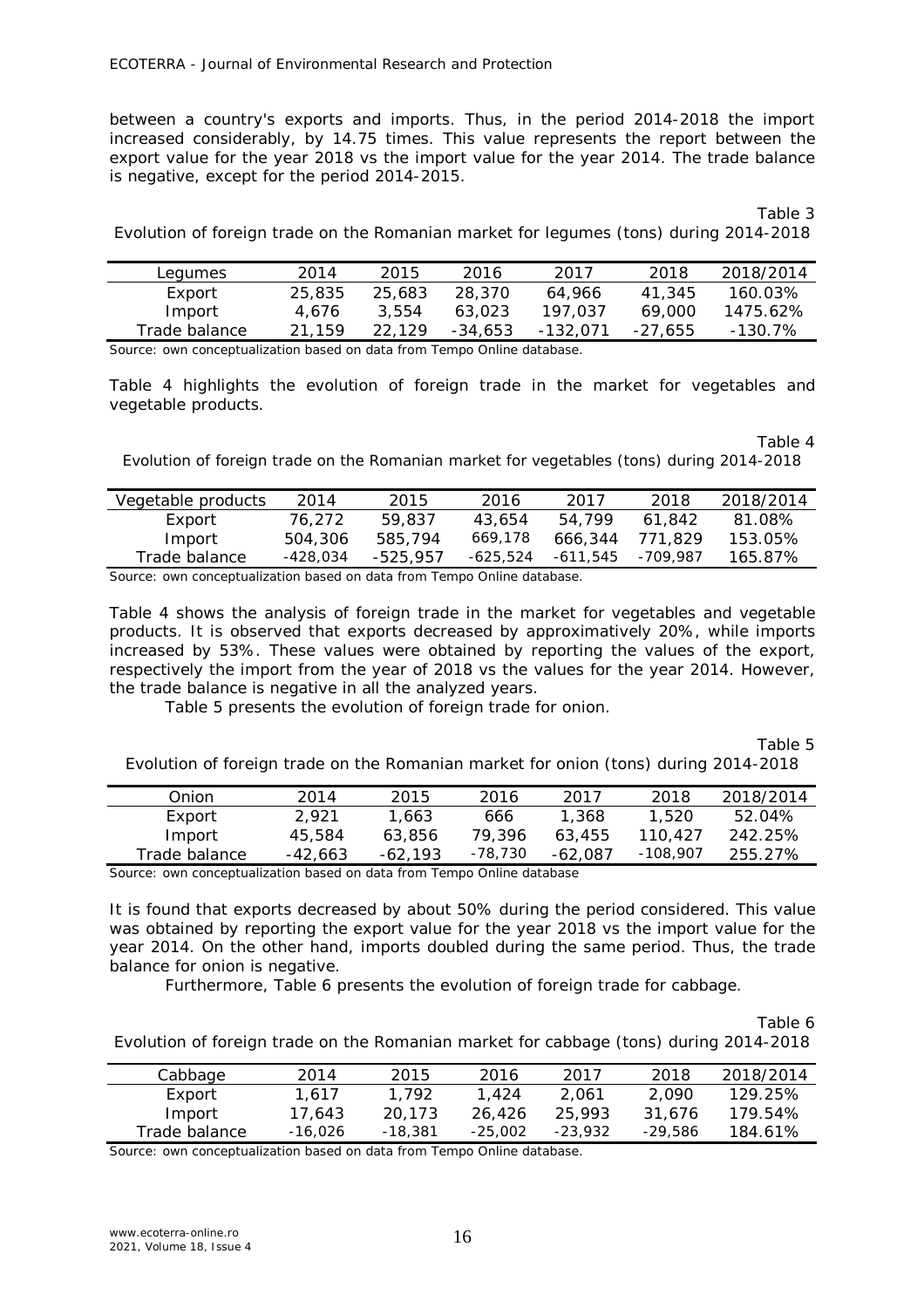Imports increased by 79% during the period considered, while exports increased by 29%. These values were obtained by reporting the export, respectively import values from the year 2018 vs the values from the year 2014. The trade balance for cabbage is negative.

Table 7 presents the evolution of foreign trade for edible roots.

|                                                                                            | Table 7 |
|--------------------------------------------------------------------------------------------|---------|
| Evolution of foreign trade on the Romanian market for edible roots (tons) during 2014-2018 |         |

| <i>Edible roots</i> | 2014    | 2015    | 2016      | 2017      | 2018    | 2018/2014 |
|---------------------|---------|---------|-----------|-----------|---------|-----------|
| Export              | 3,701   | 1.634   | 273       | 565       | 1.026   | -27.72%   |
| Import              | 51,423  | 81.192  | 71.672    | 91.692    | 97.605  | 189.81%   |
| Trade balance       | -47.722 | -79.558 | $-71.399$ | $-91.127$ | -96.579 | 202,37%   |
|                     |         |         |           |           |         |           |

Source: own conceptualization based on data from Tempo Online database.

Exports for edible roots decreased by about 72% between 2014-2018. Imports increased by about 90%, which makes the trade balance negative. These values were obtained by reporting the export, respectively import values from the year 2018 vs the values from the year 2014.

**Conclusions**. This paper analyzed the vegetable market, whose offer consists of legumes and fresh vegetables. The objectives of this paper to (1) analyse the supply, the demand and the foreign trade of the vegetable market in Romania and (2) to highlight the economic trend of this market during the specified period were met. It has been observed that the trade balance is negative for most categories of vegetables, except for legumes in the year 2014 and 2015. Expenditures for vegetables expressed in lei / kg / inhabitant increased by 40% in the period 2014-2018, and consumption for fresh vegetables increased by 9.81 percentage points, while consumption for legumes increased by over 30 percentage points in the same period. Last but not least, through the bibliometric analysis, the scientific interest for the vegetable market, worldwide, was highlighted. Thus, regarding the scientific papers, the countries with the highest interest in the vegetable market are China and USA. On the other hand, one limitation of this study may be that the data was taken from the website of the National Institute of Statistics, while other variables with a significant connotation for the study could have contributed to the study. The results of this research contribute to future studies in this field through the methodological framework that can be easily replicated for any data set.

## **References**

- Aleksandrowicz L., Green R., Joy E. J. M., Smith P., Haines A., 2016 The impacts of dietary change on greenhouse gas emissions, land use, water use, and health: a systematic review. PLoS ONE 11(11): e0165797.
- Department for Sustainable Development, 2021 Sustainable development goal 2 Zero hunger. Available at: https://dezvoltaredurabila.gov.ro/obiectivul-2-foamete-zero. Accessed: December, 2021.
- Food balances, 2014-2018 INS. Available at: https://insse.ro/cms/en/content/foodbalance-sheets-2018; https://insse.ro/cms/en/content/food-balance-sheets-2017; https://insse.ro/cms/en/content/food-balance-sheets-2016; https://insse.ro/cms/ en/content/food-balance-sheets-2015. Accessed: December, 2021.
- European Commission, 2021 Protecting the environment and oceans throughout the European Green Deal. Available at: https://ec.europa.eu/info/strategy/priorities-2019-2024/european-green-deal/protecting-environment-and-oceans-greendeal en. Accessed: December, 2021.
- Kunz N., Mayers K., Van Wassenhove L. K., 2018 Stakeholder views on extended producer responsibility and the circular economy. California Management Review 60(3):45-70.